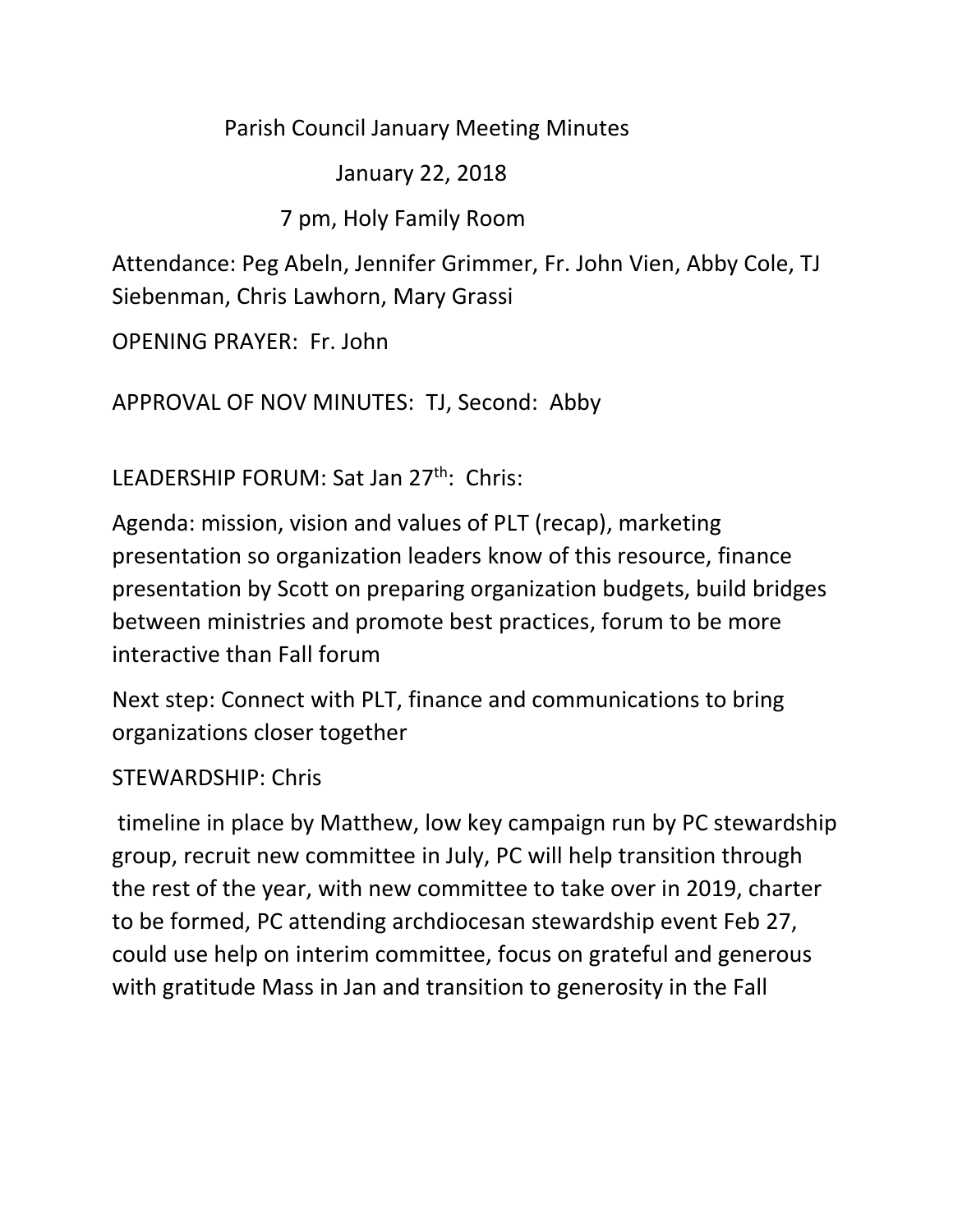PLT UPDATES: Fr. John- PLT is working on staffing needs of parish, Communications and faith formation positions to be formed, figuring salary after parish budget put together, post positions in Feb and interview in March, search committees to be formed, hire to begin July 1<sup>st,</sup> Angela to stay on until new staff hired, parish calendar now on website, now have an online request form to reserve rooms

COMMITTEE ASSIGNMENTS 2018: PC liaisons to contact organizations COMMITTEE REPORTS:

HOSPITALITY: Mary: Parking team at 4:00 Christmas Eve Mass a success, looking to do Easter (9 or 11 or both), information desk at 11 going well, continue to recruit volunteers and expand to 9:00 Mass by May, potential to use to promote events (ie upcoming ACTS); 2018 goal to work on Hospitality Sundays (promotion, additional dates, activities, etc),

WOMEN'S LEAGUE: Mary: Just Lunch Feb 7, Lenten Morning of Reflection Feb 24, Social Justice Forum on Complexities of Poverty April 24, annual dues \$30, setting up square account for dues, bought new dishwasher for Lubeley room

FINANCE: no report

BOARD OF ED: no report

HOME AND SCHOOL: Jennifer: school parents provided Christmas party for the teachers this year

ATHLETIC ASSN: TJ: Athletic association covered cost of heating/cooling work on the gym, with additional assistance towards school

MEN'S CLUB: no report